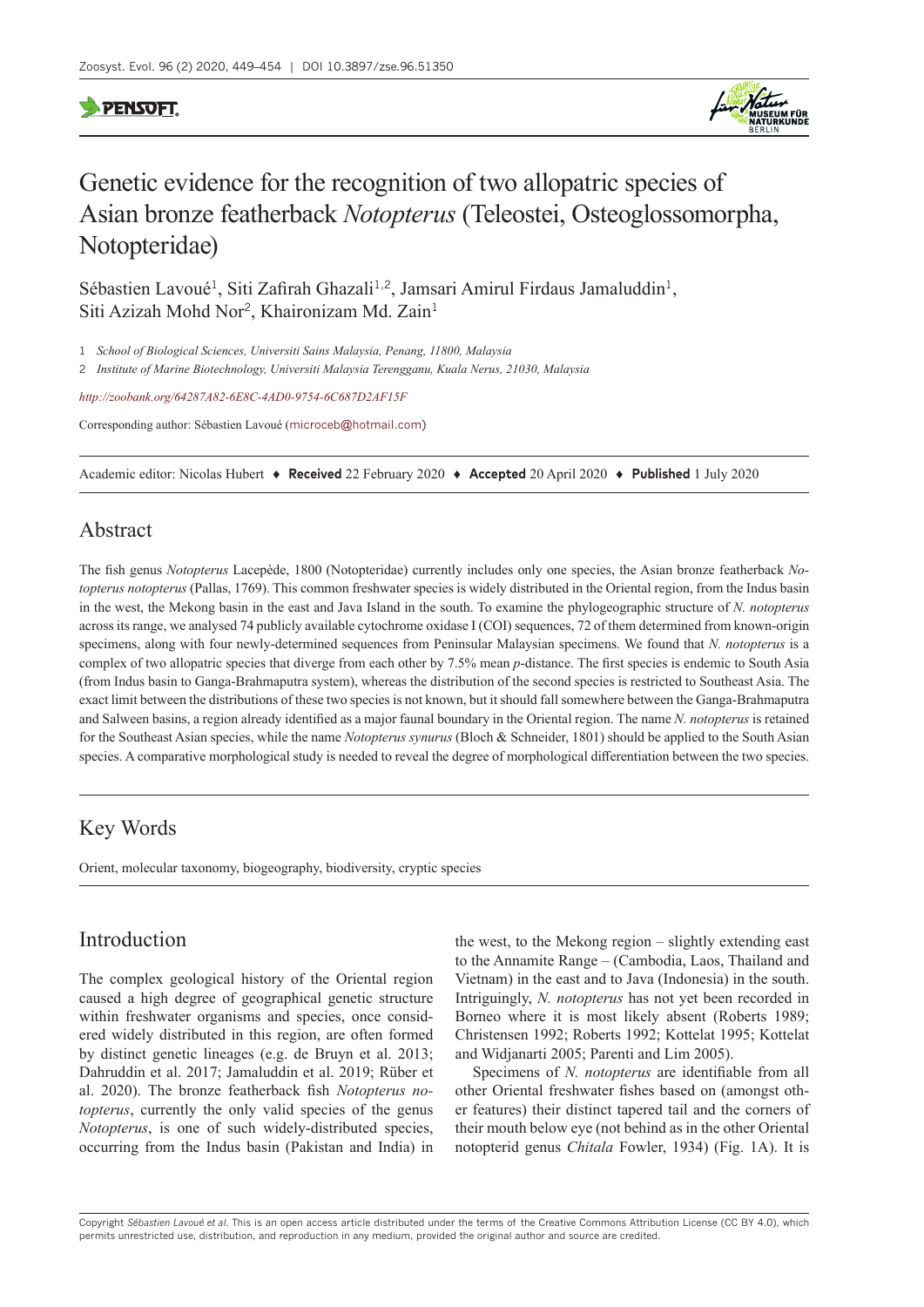reported that this species reaches up to 60 cm in standard length (Roberts 1992). A wealth of data is available for this species, documenting its reproductive behaviour and embryonic development (Yanwirsal et al. 2017), cytogenetics (Barby et al. 2019) and phylogeography (Gupta et al. 2013; Takagi et al. 2010). However, none of these studies simultaneously examined specimens sampled across the whole distributional range of *N. notopterus*.

Inoue et al. (2009) reconstructed the molecular phylogeny of the family Notopteridae to discuss its evolution and biogeography. These authors sequenced the complete mitogenomes of two specimens of *N. notopterus*, one from India and the other from Thailand. The comparison of these two mitogenomic sequences revealed that these two specimens diverged from each other about 25 million years ago. This result was unexpected because no consistent morphological variation was previously reported within this species (see Roberts 1992).

We herein investigated the genetic diversity within the genus *Notopterus* across its full range. For that, we analysed a dataset comprising 72 publicly available sequences of the standard barcoding fragment (655 base pairs) of the cytochrome oxidase I (COI) gene that were determined from specimens of *Notopterus* with precise information on their geographical collection plus two COI sequences extracted from two complete mitogenomes from two specimens of *Notopterus* without precise localities (Inoue et al. 2009) and four sequences we newly determined from specimens collected in Peninsular Malaysia.

## Material and methods

#### COI sequences mining and selection

Using the NCBI GenBank nucleotide database [\(https://](https://www.ncbi.nlm.nih.gov/) [www.ncbi.nlm.nih.gov/](https://www.ncbi.nlm.nih.gov/)), we searched for available cytochrome oxidase subunit I sequences of *N. notopterus* (search made on 02/12/2019) using the terms "Notopterus" and "oxidase." This search retrieved 88 mitochondrial entries (excluding three entries related to whole mitogenomes), from which we selected only those with either latitude-longitude coordinates or geographic localities sufficiently precise that we can confidently estimate their latitude-longitude coordinates. After this initial screening, the dataset included partial COI sequences of 77 specimens of *Notopterus*. We then checked the length and characteristics of these sequences using the software Mesquite version 3.31 (Maddison and Maddison 2017). Their quality was assessed in searching for stop codons, indels and/or the presence of relatively higher number of autapomorphic changes as indication of possible either pseudogenes or sequencing/editing errors. Five out of 77 sequences were found below standards and were excluded (all 16 excluded sequences and the respective reasons to exclude them are listed in Suppl. material 1: Table S1). After this screening, the dataset comprised 72 COI sequences of specimens collected in India (40 specimens),

Bangladesh (two), Peninsular Malaysia (two), Indonesia (six), Myanmar (16) and Thailand (six) (localities are mapped in Fig. 1A and listed in the Suppl. material 1: Table S1). We added to this dataset two COI sequences of specimens (without precise locality) examined in Inoue et al. (2009) along with the four sequences we newly determined from specimens collected in Peninsular Malaysia, two from Kerian River (Penang State) and two from Bera lake (Pahang State). We deposited these voucher specimens in the ichthyological collection of the School of Biological Sciences, Universiti Sains Malaysia under accession numbers USMFC (3) 00002–3.

#### DNA extraction, amplification and sequencing

To determine the COI sequences of these specimens, we used the PCR technique to amplify them using the following PCR primer pair: forward FishF1 (5´TCAAC-CAACCACAAAGACATTGGCAC-3´) and reverse FishR1 (5´-TAGACTTCTGGGTGGCCAAAGAAT-CA-3´) (Ward et al. 2005). Reactions were carried out in 25 µl reaction volume containing 15.75 µl of sterile distilled H<sub>2</sub>O, 5.5 µl of 5× MyTaq Red reaction buffer (Bioline),  $0.5 \mu$ l of each primer (10  $\mu$ M),  $0.25 \mu$ l of iTaq DNA polymerase (INtRON Biotechnology) and 2.5 µl of template containing approximately 5 ng DNA. The thermal cycle profile consisted of an initial 94 °C denaturation step for 4 min, 35 cycles of 94 °C for 30 sec, annealing for 50 sec at 47.9 °C, extension at 72 °C for 1 min, followed by a final extension at 72 °C for 7 min. PCR products were sent to First Base Sdn. Bhd. for sequencing analysis by the standard Sanger methodology. Chromatograms were edited with the Molecular Evolutionary Genetics Analysis X (MEGA X) (Stecher et al. 2020). Sequences are deposited in GenBank under accession numbers [MT328860-3.](http://www.ncbi.nlm.nih.gov/nuccore/MT328860-3)

#### Comparative analysis

The alignment of the 78 COI nucleotide sequences was done by eye. Some sequences were shorter than others (at the 5' and 3' ends) and the overall proportion of missing data in the alignment was 4.6%. The alignment comprised 655 positions of which 62 were parsimony-informative. The alignment in Phylip format is provided as Suppl. material 2: ("Notopterus\_align\_78COI.phy"). We did not use an outgroup and we present only an unrooted haplotype network. Relationships amongst COI haplotypes were inferred with an unrooted network constructed with the programme PopArt (Leigh and Bryant 2015) using a median-joining algorithm (Bandelt et al. 1999) and default settings. Uncorrected pairwise genetic distances and numbers of nucleotide difference within and amongst groups along with their respective standard errors (SE) were calculated with MEGA X. SE were obtained by a bootstrap procedure (500 replicates).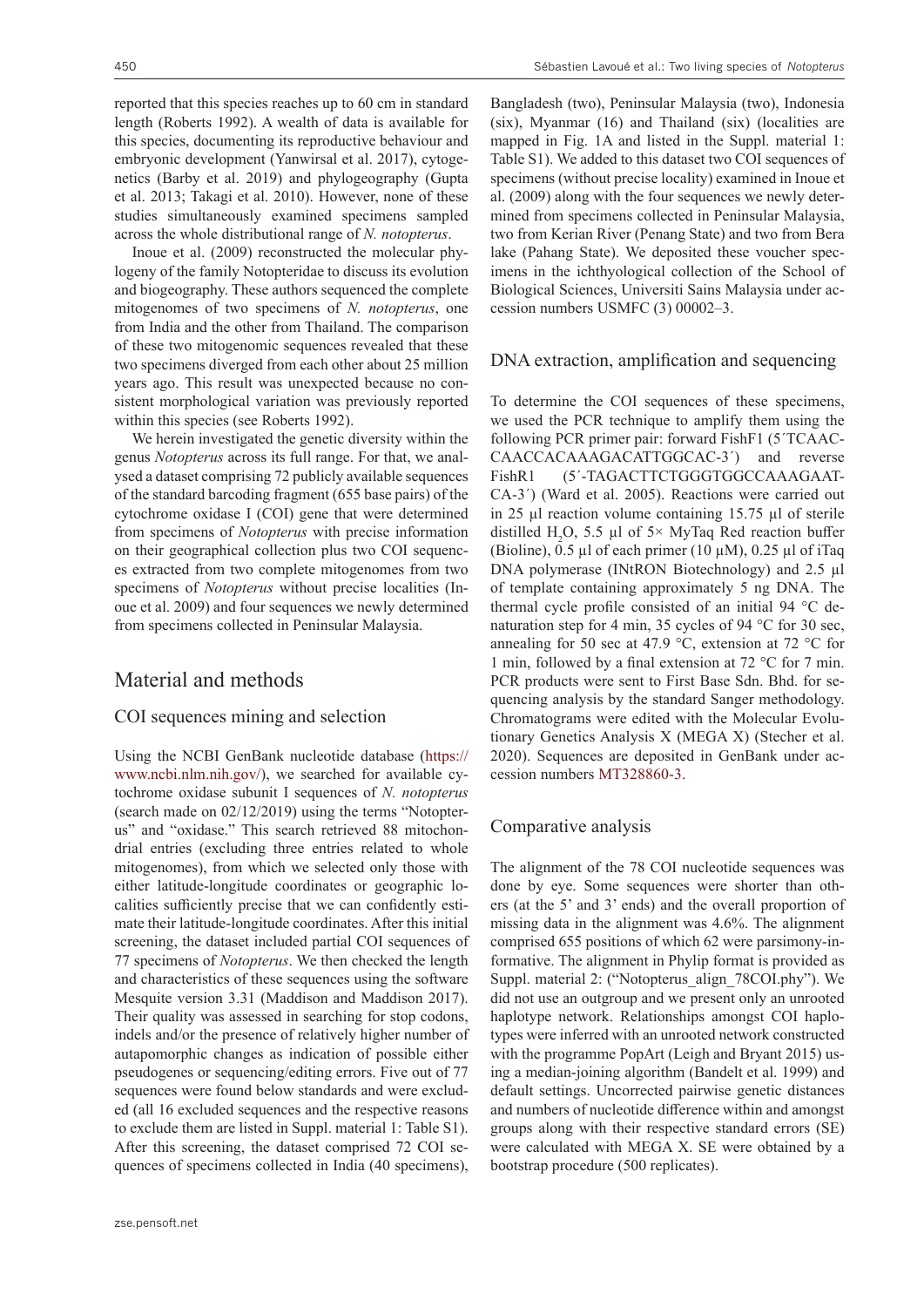



**Figure 1. A** Map covering the Oriental biogeographic region and showing the distribution of localities (black and red circles) of specimens of *Notopterus* examined in this study. Black star indicates the estimated type locality of *Notopterus notopterus* in Java (i.e. Jakarta region) and red stars indicate the likely origin localities of the two syntypes of *Notopterus synurus* (i.e. coast of Malabar and Coromandel coast at Tharangambadi [formerly Tranquebar]). Main Oriental river basins from West to East: **1.** Indus basin; **2.** Ganga-Brahmaputra river system; **3.** Irrawaddy basin; **4.** Salween basin, **5.** Mekong basin. Insert shows the left lateral view of a specimen of *Notopterus notopterus* (Penang State, west Peninsular Malaysia; 20 cm in standard length, voucher specimen number USMFC (3) 00002, NO<sub>1</sub>). **B** The unrooted network constructed with the software PopArt and a median-joining algorithm showing the COI haplotype relationships within the genus *Notopterus*. Branch lengths are not proportional to the number of changes. Red circles indicated haplotypes of *Notopterus synurus* (South Asia) and black circles indicated haplotypes of *Notopterus notopterus* (Southeast Asia).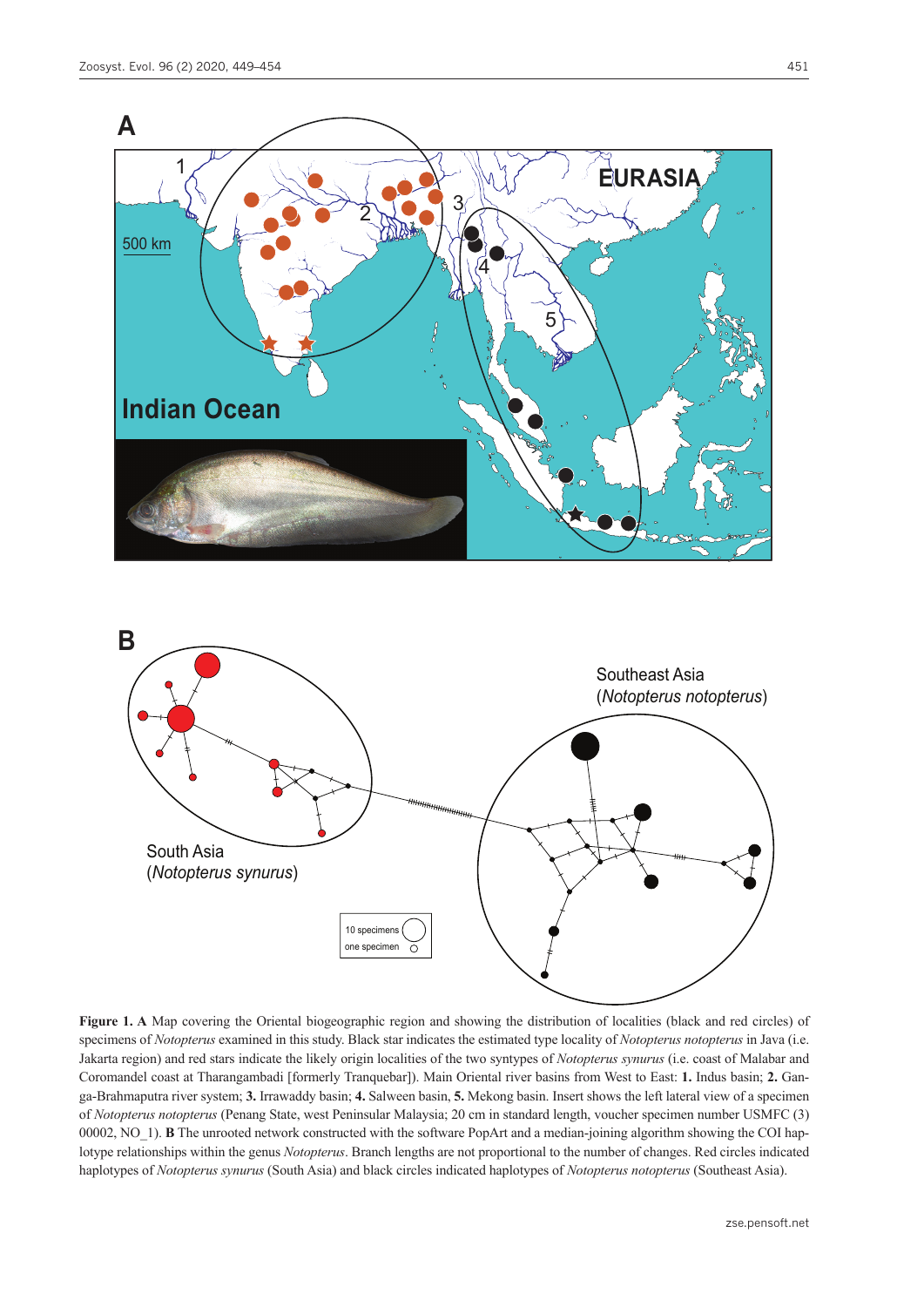#### Results

The haplotype network is shown Fig. 1B. Haplotypes segregate into two main groups having distinct distributions. The first group includes all haplotypes from India and Bangladesh (South Asia group). The second group includes all haplotypes from Peninsular Malaysia, Thailand (Mekong River), Indonesia (Sumatra and Java) and Myanmar (Lake Inle, Salween basin) (Southeast Asia group). These two main groups diverge by 7.5% *p*-genetic distance  $\text{[min-max } = 7.0 - 8.8\%$ ;  $SE = 1\%$  that represents, on average, 45 differences  $[SE = 5.8]$  between any combination of two specimens sampled from different groups. In contrast, each of these two groups is genetically uniform with intra-group differentiation that does not exceed 1% (within the South Asia group, mean p-distance  $= 0.4\%$ ; min-max = 0.0–1.6%; SE = 0.1%; and within the Southeast Asia group, mean p-distance  $= 1\%$ ; min-max  $=$  $0.0-2.5\%$ ; SE =  $0.2\%$ ). This represents six nucleotide differences  $[SE = 1.5]$  on average within the Southeast Asian group and only two nucleotide differences  $[SE = 0.6]$  on average within the South Asian group. Furthermore, the two specimens examined by Inoue et al. (2009) fell in their corresponding geographic origin groups.

## **Discussion**

The minimal genetic distance separating the genus *Notopterus* into two main groups is well above 3% (using COI marker) which is considered as a conservative threshold between population and species levels in vertebrates (Ward et al. 2009). Furthermore, the existence of a so-called barcode gap (= intergroup distance/intragroup distance) of magnitude  $\sim$ 7X between these two groups, along with the fixation of more than 40 diagnostic nucleotide changes in COI, strongly indicate that *Notopterus* is formed by two species (Meyer and Paulay 2005; Meier et al. 2008). One species is distributed in South Asia (from the Indus basin to Ganga-Brahmaputra basin) and the other in Southeast Asia (from the Salween basin to Mekong basin plus Malay Peninsula, Sumatra and Java).

Roberts (1992) examined the variation of several meristic characters of *N. notopterus* throughout its entire range. He did not report any significant intraspecific variability that could be additional evidence for the recognition of more than one species in the genus *Notopterus*. The low amount of morphological variability within the genus *Notopterus*, however, is not surprising given that the family Notopteridae is known for its morphological stasis. Several valid species of Notopteridae are morphologically similar. For example, species of the genus *Chitala* are only distinguishable based on their colour pattern (Roberts 1992) and more than one species is suspected to occur within *Chitala lopis* (Bleeker, 1851) (Kottelat and Widjanarti 2005; personal observation). Barby et al. (2019) and earlier cytogenetic studies cited in this work, reported the same karyotype formula in *N. notopterus*,

regardless to their origins, with  $2n = 42$  and all chromosomes acrocentric.

Our COI-based results strongly support the presence of two allopatric species of *Notopterus* which need names. There are several nominal species of *Notopterus* which have been described from Southeast Asia and South Asia and several of these names are available. To determine which name should be applied to each of our two species, we examined the synonym lists of Fricke et al. (2020) and Kottelat (2013) and checked the date of description and type locality of these synonyms.

*Notopterus notopterus* was described and illustrated by Pallas in 1769 as *Gymnotus notopterus* from a specimen said to have been collected nearby Ambon [Ambon Island], Indian Ocean, a region where this species has never been recorded since. Kottelat (2013) and Fricke et al. (2020) suggested that the type locality given in the description of Pallas (1769) is an error because this species does not occur on the Island of Ambon which lies east of the Wallace Line, in a different biogeographical region. Furthermore, the local vernacular name of this species "Ikan Pangaio", reported by Pallas, is in the Malay language which was not used in Ambon at that time. For these reasons, Kottelat (2013) suggested that the specimen used by Pallas (1769) for the description of *N. notopterus* should have been collected in Java where the Dutch established their main colony in Indonesia. Consequently, the name *N. notopterus* should be retained for the species occurring in Southeast Asia with Java as its type locality. According to Fricke et al. (2020), there is no type specimen known.

Bloch and Schneider (1801) described *Clupea synura* Bloch & Schneider, 1801 from two syntypes, a name which was soon considered as a junior synonym of *N. notopterus* (e.g. as in Cuvier and Valenciennes 1847). Bloch and Schneider (1801) first indicated that these specimens are from the coast of Malabar, India ("*Habitat ad oram Malabaricam*" in Bloch and Schneider [1801]). However, in a following remark signed only by J.G. Schneider, China and Tranquebar (now known as Tharangambadi, India) were listed as the localities of the syntypes. *Notopterus*, however, does not seem to occur in China and Paepke (1999) found convincing explanations why Schneider could have mistaken China with the coast of Malabar, India (see Paepke 1999; Kottelat 2013; Fricke et al. 2020). According to Paepke (1999), the localities of the dry right skins of the two syntypes of *Clupea synura* that are housed in the Berlin Museum under catalogue numbers ZMB 8806 and ZMB 32057 are coast of Malabar and Tranquebar, respectively. We suggest the revalidation of *Clupea synura* for the species of *Notopterus* occurring in South Asia which should be recognised as *Notopterus synurus*.

Whereas the genetic evidence presented in this work supports the recognition of two valid living species of *Notopterus*, a detailed morphological comparison of the two species is lacking. Such morphological study is needed to identify possible diagnostic characters (in addition to the molecular diagnostic characters presented in this study)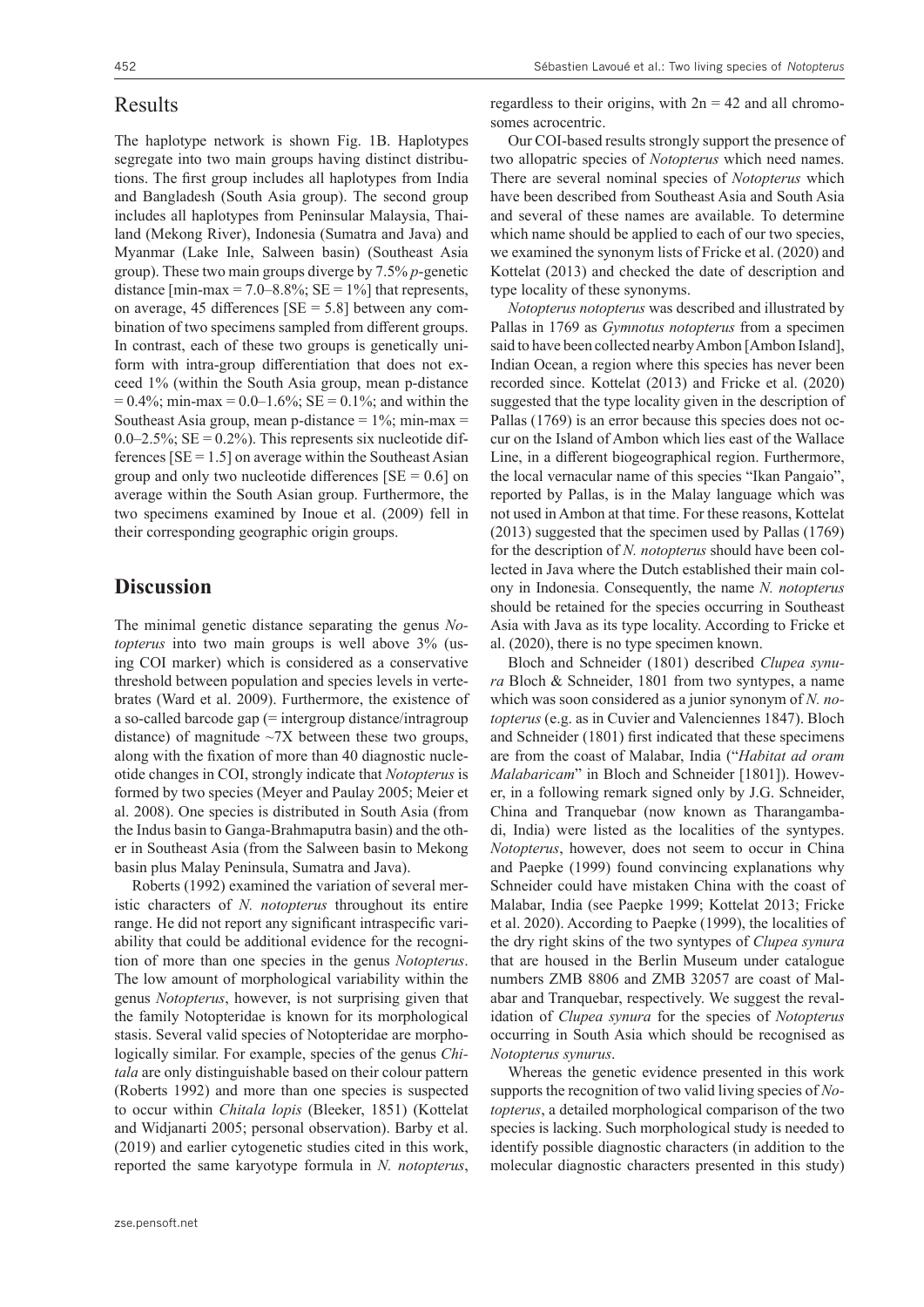and to document the early diversification of the genus *Notopterus* in the Orient. In this respect, a fossil of *Notopterus*, morphological similar to living species, indicates that this genus was already present in Sumatra at least 33 million years ago (the Eocene-Oligocene boundary) (Sanders 1934). In addition, because of the cryptic diversity occurring in the genus *Notopterus* and the difficulty to identify the type localities of species of this genus, it will be important to designate a neotype for *N. notopterus* and a lectotype for *N. synurus*. Finally, the geographic coverage needs to be expanded with the study of specimens collected from the Mekong basin, Indus basin and, especially, from the region comprising the Irrawaddy basin situated between the Ganga-Brahmaputra river system and the Salween basin to determine the location of the exact distributional limit between these two species.

# Acknowledgements

We conducted fieldwork in Tasek Bera (Pahang, Peninsular Malaysia) under permit reference number 100- 34/1.24Jld14(67) delivered by the Department of Wildlife and National Parks (DWNP). We thank the staff of Tasek Bera Reserve and Siti Zuliana Ahmad (USM) for their assistance in the field. We express our gratitude to Richard van der Laan and Ron Fricke (Eschmeyer's Catalog of Fishes) for helpful discussions on the nomenclature of these fishes. We also thank Nicolas Hubert (editor) for handling our manuscript and Erick Guimarães and Rupert Collins (reviewers) for their constructive comments on the submitted version of this work. This study was supported by a short-term research grant 304/PBIOLO-GI/6315400 from Universiti Sains Malaysia to SL.

### References

- Bandelt HJ, Forster P, Rohl A (1999) Median‐joining networks for inferring intraspecific phylogenies. Molecular Biology and Evolution 16(1): 37–48. <https://doi.org/10.1093/oxfordjournals.molbev.a026036>
- Barby FF, Ráb P, Lavoué S, Ezaz T, Bertollo LAC, Kilian A, Maruyama SR, de Oliveira EA, Artoni RF, Santos MH, Jegede OI, Hatanaka T, Tanomtong A, Liehr T, Cioffi MB (2018) From chromosomes to genome: Insights into the evolutionary relationships and biogeography of Old World knifefishes (Notopteridae; Osteoglossiformes). Genes 9(6): e306.<https://doi.org/10.3390/genes9060306>
- Barby FF, Bertollo LAC, de Oliveira EA, Yano CF, Hatanaka T, Ráb P, Sember A, Ezaz T, Artoni RF, Liehr T, Al-Rikabi ABH, Trifonov V, de oliveira EHC, Molina WF, Jegede OI, Tanomtong A, Cioffi MB (2019) Emerging patterns of genome organization in Notopteridae species (Teleostei, Osteoglossiformes) as revealed by Zoo-FISH and Comparative Genomic Hybridization (CGH). Scientific Reports 9: e1112.<https://doi.org/10.1038/s41598-019-38617-4>
- Barman AS, Singh M, Singh SK, Saha H, Singh YJ, Laishram M, Pandey PK (2018) DNA Barcoding of freshwater fishes of Indo-Myanmar biodiversity hotspot. Scientific Reports 8: e8579. [https://doi.](https://doi.org/10.1038/s41598-018-26976-3) [org/10.1038/s41598-018-26976-3](https://doi.org/10.1038/s41598-018-26976-3)
- Bloch ME, Schneider JG (1801) M. E. Blochii, Systema Ichthyologiae Iconibus cx Ilustratum. Post obitum auctoris opus inchoatum absolvit, correxit, interpolavit Jo. Gottlob Schneider, Saxo. Berolini. Sumtibus Auctoris Impressum et Bibliopolio Sanderiano Commissum. 584 pp.<https://doi.org/10.5962/bhl.title.5750>
- Christensen MS (1992) Investigations on the ecology and fish fauna of the Mahakam River in East Kalimantan (Borneo), Indonesia. Internationale Revue ges. Hydrobiologie 77(4): 593–608. [https://doi.](https://doi.org/10.1002/iroh.19920770405) [org/10.1002/iroh.19920770405](https://doi.org/10.1002/iroh.19920770405)
- Cuvier G, Valenciennes A (1847) Histoire naturelle des poissons. Tome vingtième. Livre vingt et unième. De la famille des Clupéoïdes. 472 pp.
- Dahruddin H, Hutama A, Busson F, Sauri S, Hanner R, Keith P, Hadiaty R, Hubert N (2017) Revisiting the ichthyodiversity of Java and Bali through DNA barcodes: taxonomic coverage, identification accuracy, cryptic diversity and identification of exotic species. Molecular Ecology Resources 17(2): 288–299. <https://doi.org/10.1111/1755-0998.12528>
- de Bruyn M, Rüber L, Nylinder S, Stelbrink B, Lovejoy NR, Lavoué S, Tan HH, Nugroho E., Wowor D, Ng PKL, Siti Azizah MN, von Rintelen T, Hall R, Carvalho GR (2013) Paleo-drainage basins delineate priority areas for freshwater biodiversity conservation. Systematic Biology 62(3): 398–410.<https://doi.org/10.1093/sysbio/syt007>
- Fricke R, Eschmeyer WN, Van der Laan R [Eds] (2020) Eschmeyer's Catalog of Fishes: Genera, Species, References. [http://researchar](http://researcharchive.calacademy.org/research/ichthyology/catalog/fishcatmain.asp)[chive.calacademy.org/research/ichthyology/catalog/fishcatmain.asp](http://researcharchive.calacademy.org/research/ichthyology/catalog/fishcatmain.asp) [Electronic version accessed 17 Jan 2020]
- Gupta A, Lal KK, Mohindra V, Singh RK, Punia P, Dwivedi AK, Gupta BK, Luhariya RK, Masih P, Mishra RM, Jena JK (2013) Genetic divergence in natural populations of bronze featherback, *Notopterus notopterus* (Osteoglossiformes: Notopteridae) from five Indian rivers, analyzed through mtDNA ATPase6/8 regions. Meta Gene 1: 50–57. <https://doi.org/10.1016/j.mgene.2013.10.007>
- Inoue JG, Kumazawa Y, Miya M, Nishida M (2009) The historical biogeography of the freshwater knifefishes using mitogenomic approaches: A Mesozoic origin of the Asian notopterids (Actinopterygii: Osteoglossomorpha). Molecular Phylogenetics Evolution 51(3): 486–499. <https://doi.org/10.1016/j.ympev.2009.01.020>
- Jamaluddin JAF, So N, Tam BM, Ahmad A, Grudpan C, Page LM, Khaironizam Z, Nor SAM (2019) Genetic variation, demographic history and phylogeography of tire track eel, *Mastacembelus favus* (Synbranchiformes: Mastacembelidae) in Southeast Asia. Hydrobiologia 838: 163–182. <https://doi.org/10.1007/s10750-019-03987-3>
- Kottelat M (1995) The fishes of the Mahakam River, East Borneo: an example of the limitations of zoogeographic analyses and the need for extensive fish surveys in Indonesia. Tropical diversity 2(3): 401–426.
- Kottelat M (2013) The fishes of the inland waters of Southeast Asia: A catalogue and core bibliography of the fishes known to occur in freshwaters, mangroves and estuaries. Raffles Bulletin of Zoology Supplement 27: 1–633.
- Kottelat M, Widjanarti E (2005) The fishes of Danau Sentarum National Park and the Kapuas Lakes area, Kalimantan Barat, Indonesia. Raffles Bulletin of Zoology Supplement 13: 139–173.
- Leigh JW, Bryant D (2015) PopART: Full-feature software for haplotype network construction. Methods in Ecology and Evolution 6(9): 1110–1116. <https://doi.org/10.1111/2041-210X.12410>
- Maddison WP, Maddison DR (2017) Mesquite: A modular system for evolutionary analysis. Version 3.31. <http://mesquiteproject.org>
- Meier R, Zhang G, Ali F (2008) The use of mean instead of smallest interspecific distances exaggerates the size of the "barcoding gap"